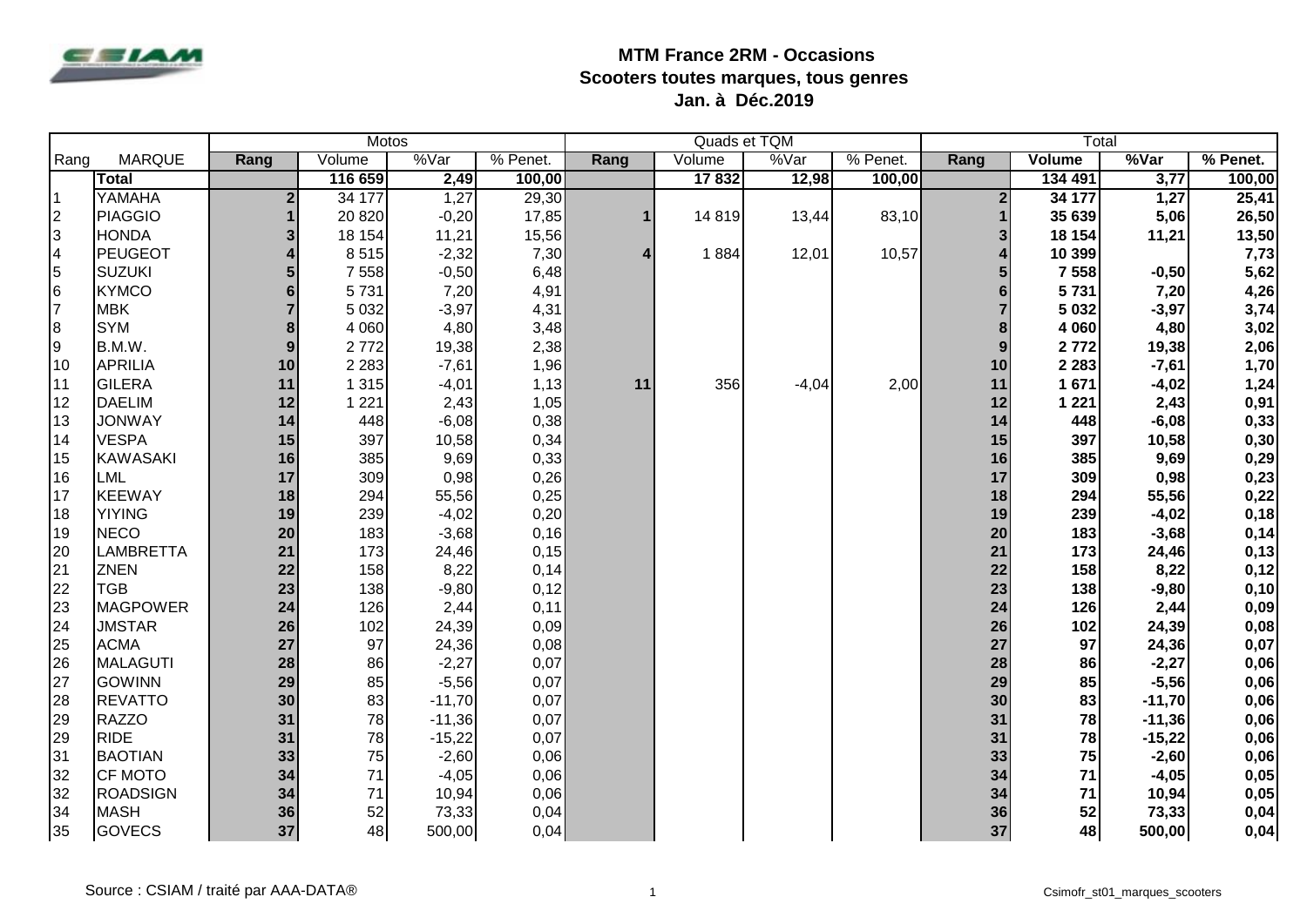

|      |                   |      | <b>Motos</b> |          |          |      |        | Quads et TQM |          |      | Total         |          |            |
|------|-------------------|------|--------------|----------|----------|------|--------|--------------|----------|------|---------------|----------|------------|
| Rang | <b>MARQUE</b>     | Rang | Volume       | %Var     | % Penet. | Rang | Volume | %Var         | % Penet. | Rang | <b>Volume</b> | %Var     | $%$ Penet. |
| 36   | <b>SAMPO</b>      | 39   | 43           | 22,86    | 0,04     |      |        |              |          | 39   | 43            | 22,86    | 0,03       |
| 37   | <b>DERBI</b>      | 40   | 40           | $-32,20$ | 0,03     |      |        |              |          | 40   | 40            | $-32,20$ | 0,03       |
| 38   | <b>FYM</b>        | 41   | 37           | $-19,57$ | 0,03     |      |        |              |          | 41   | 37            | $-19,57$ | 0,03       |
| 38   | <b>LINHAI</b>     | 41   | 37           |          | 0,03     |      |        |              |          | 41   | 37            |          | 0,03       |
| 40   | <b>TNT MOTOR</b>  | 43   | 35           | 45,83    | 0,03     |      |        |              |          | 43   | 35            | 45,83    | 0,03       |
| 40   | YAMASAKI          | 43   | 35           | 66,67    | 0,03     |      |        |              |          | 43   | 35            | 66,67    | 0,03       |
| 42   | <b>EUROCKA</b>    | 45   | 34           | $-20,93$ | 0,03     |      |        |              |          | 45   | 34            | $-20,93$ | 0,03       |
| 43   | <b>QINGQI</b>     | 46   | 32           | 6,67     | 0,03     |      |        |              |          | 46   | 32            | 6,67     | 0,02       |
| 44   | <b>KINROAD</b>    | 47   | 31           | $-6,06$  | 0,03     |      |        |              |          | 47   | 31            | $-6,06$  | 0,02       |
| 45   | <b>KSR MOTO</b>   | 48   | 30           | 172,73   | 0,03     |      |        |              |          | 48   | 30            | 172,73   | 0,02       |
| 45   | <b>LIFAN</b>      | 48   | 30           | $-23,08$ | 0,03     |      |        |              |          | 48   | 30            | $-23,08$ | 0,02       |
| 45   | <b>RENAULT</b>    | 48   | 30           | $-11,76$ | 0,03     |      |        |              |          | 48   | 30            | $-11,76$ | 0,02       |
| 48   | <b>BENELLI</b>    | 51   | 28           | 55,56    | 0,02     |      |        |              |          | 51   | 28            | 55,56    | 0,02       |
| 49   | <b>ORCAL</b>      | 52   | 26           | 116,67   | 0,02     |      |        |              |          | 52   | 26            | 116,67   | 0,02       |
| 50   | <b>ECCITY MOT</b> | 53   | 22           | 37,50    | 0,02     |      |        |              |          | 53   | 22            | 37,50    | 0,02       |
| 50   | <b>ROADBIKE</b>   | 53   | 22           | 100,00   | 0,02     |      |        |              |          | 53   | 22            | 100,00   | 0,02       |
| 50   | SANYOU            | 53   | 22           | 10,00    | 0,02     |      |        |              |          | 53   | 22            | 10,00    | 0,02       |
| 50   | <b>XGJAO</b>      | 53   | 22           | $-4,35$  | 0,02     |      |        |              |          | 53   | 22            | $-4,35$  | 0,02       |
| 54   | PGO               | 57   | 21           | $-38,24$ | 0,02     |      |        |              |          | 57   | 21            | $-38,24$ | 0,02       |
| 54   | <b>XINGYUE</b>    | 57   | 21           | $-19,23$ | 0,02     |      |        |              |          | 57   | 21            | $-19,23$ | 0,02       |
| 56   | <b>GENERIC</b>    | 59   | 19           | 11,76    | 0,02     |      |        |              |          | 59   | 19            | 11,76    | 0,01       |
| 56   | <b>WANGYE</b>     | 59   | 19           | 58,33    | 0,02     |      |        |              |          | 59   | 19            | 58,33    | 0,01       |
| 58   | <b>TIANYING</b>   | 61   | 18           | 800,00   | 0,02     |      |        |              |          | 61   | 18            | 800,00   | 0,01       |
| 59   | <b>EFUN</b>       | 62   | 17           | $++$     | 0,01     |      |        |              |          | 62   | 17            | $++$     | 0,01       |
| 59   | <b>WACOX</b>      | 62   | 17           | 30,77    | 0,01     |      |        |              |          | 62   | 17            | 30,77    | 0,01       |
| 59   | <b>ZHONGNENG</b>  | 62   | 17           | $-54,05$ | 0,01     |      |        |              |          | 62   | 17            | $-54,05$ | 0,01       |
| 62   | <b>VASTRO</b>     | 65   | 16           | $-33,33$ | 0,01     |      |        |              |          | 65   | 16            | $-33,33$ | 0,01       |
| 63   | <b>HANGLONG</b>   | 66   | 15           | $-28,57$ | 0,01     |      |        |              |          | 66   | 15            | $-28,57$ | 0,01       |
| 63   | <b>MISTRAL</b>    | 66   | 15           | $-34,78$ | 0,01     |      |        |              |          | 66   | 15            | $-34,78$ | 0,01       |
| 65   | <b>AEON</b>       | 68   | 14           | $++$     | 0,01     |      |        |              |          | 68   | 14            | $++$     | 0,01       |
| 65   | <b>NIU</b>        | 68   | 14           |          | 0,01     |      |        |              |          | 68   | 14            |          | 0,01       |
| 65   | <b>VECTRIX</b>    | 68   | 14           | $-22,22$ | 0,01     |      |        |              |          | 68   | 14            | $-22,22$ | 0,01       |
| 68   | <b>MANURHIN</b>   | 71   | 13           | 18,18    | 0,01     |      |        |              |          | 71   | 13            | 18,18    | 0,01       |
| 69   | <b>ADIVA</b>      | 38   | 12           | $-36,84$ | 0,01     | 38   | 34     |              | 0,19     | 38   | 46            | $-13,21$ | 0,03       |
| 69   | <b>JIAJUE</b>     | 72   | 12           | 140,00   | 0,01     |      |        |              |          | 72   | 12            | 140,00   | 0,01       |
| 69   | LONGJIA           | 72   | 12           | $-52,00$ | 0,01     |      |        |              |          | 72   | 12            | $-52,00$ | 0,01       |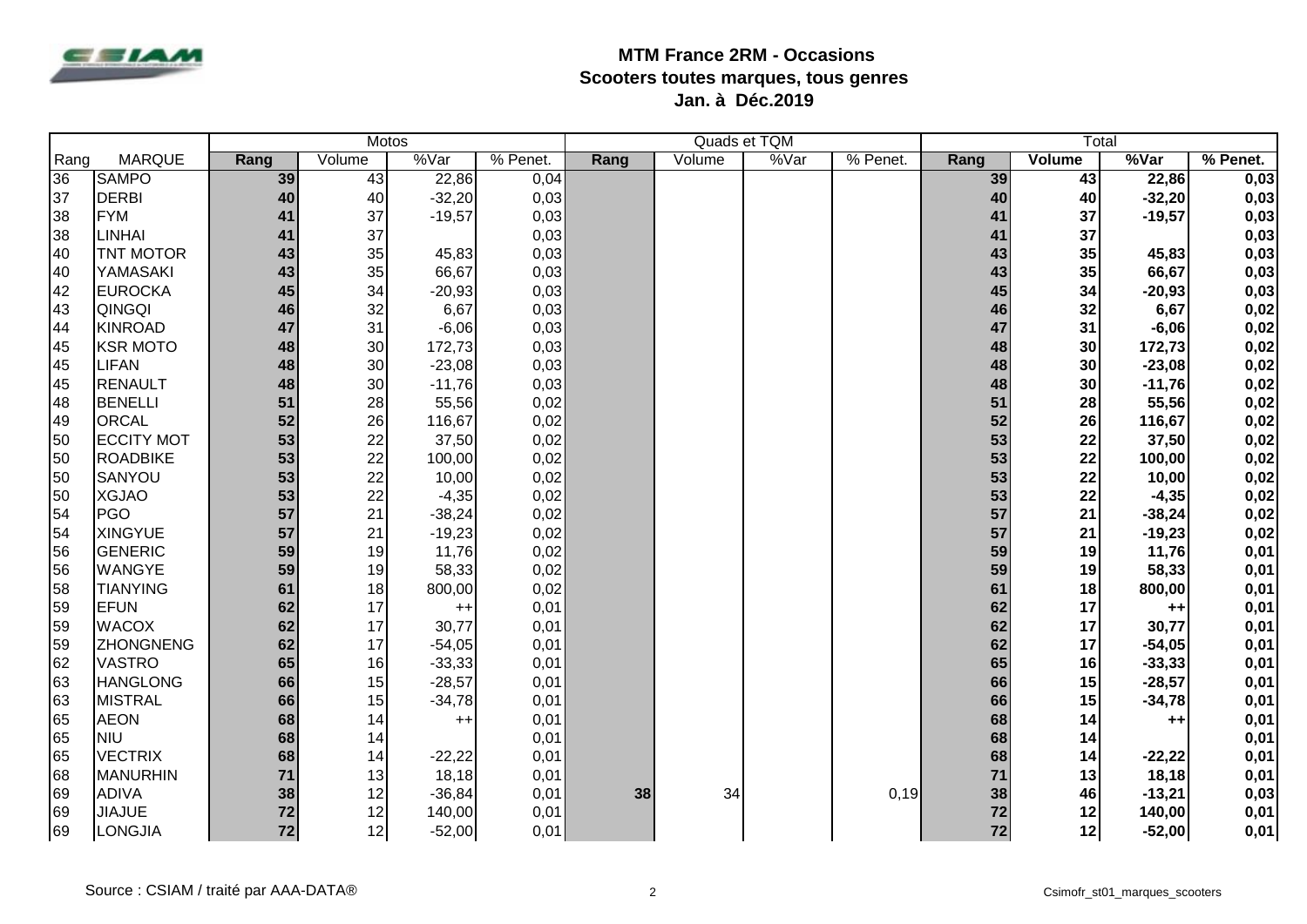

|                 |                   |      |                 | <b>Motos</b> |          |      |        | Quads et TQM |          |      | Total            |           |          |
|-----------------|-------------------|------|-----------------|--------------|----------|------|--------|--------------|----------|------|------------------|-----------|----------|
| Rang            | <b>MARQUE</b>     | Rang | Volume          | %Var         | % Penet. | Rang | Volume | %Var         | % Penet. | Rang | <b>Volume</b>    | %Var      | % Penet. |
| $\overline{72}$ | <b>GUOBEN</b>     | 74   | $\overline{11}$ | 175,00       | 0,01     |      |        |              |          | 74   | $\overline{11}$  | 175,00    | 0,01     |
| 72              | <b>SHENKE</b>     | 74   | 11              | $-26,67$     | 0,01     |      |        |              |          | 74   | 11               | $-26,67$  | 0,01     |
| 74              | <b>ASKOLL</b>     | 76   | 10              | 150,00       | 0,01     |      |        |              |          | 76   | 10               | 150,00    | 0,01     |
| 74              | <b>ECCHO</b>      | 76   | 10              | 25,00        | 0,01     |      |        |              |          | 76   | 10               | 25,00     | 0,01     |
| 74              | <b>HAIZHIMENG</b> | 76   | 10              | 66,67        | 0,01     |      |        |              |          | 76   | 10               | 66,67     | 0,01     |
| 74              | <b>HYOSUNG</b>    | 76   | 10              | 11,11        | 0,01     |      |        |              |          | 76   | 10               | 11,11     | 0,01     |
| 74              | <b>LONCIN</b>     | 76   | 10              | $-44, 44$    | 0,01     |      |        |              |          | 76   | 10               | $-44, 44$ | 0,01     |
| 74              | <b>MOTO ZETA</b>  | 76   | 10              | 233,33       | 0,01     |      |        |              |          | 76   | 10               | 233,33    | 0,01     |
| 80              | <b>BENZHOU</b>    | 82   | $9\,$           | 800,00       | 0,01     |      |        |              |          | 82   | 9                | 800,00    | 0,01     |
| 80              | <b>CPI</b>        | 82   | 9               | 50,00        | 0,01     |      |        |              |          | 82   | 9                | 50,00     | 0,01     |
| 80              | <b>ITALJET</b>    | 82   | 9               | $-25,00$     | 0,01     |      |        |              |          | 82   | $\boldsymbol{9}$ | $-25,00$  | 0,01     |
| 80              | <b>SANBEN</b>     | 82   | 9               | 50,00        | 0,01     |      |        |              |          | 82   | $\boldsymbol{9}$ | 50,00     | 0,01     |
| 80              | <b>YIBEN</b>      | 82   | 9               | $-25,00$     | 0,01     |      |        |              |          | 82   | 9                | $-25,00$  | 0,01     |
| 85              | <b>HSUN</b>       | 87   | 8               |              | 0,01     |      |        |              |          | 87   | 8                |           | 0,01     |
| 85              | <b>IMF</b>        | 87   | 8               | 300,00       | 0,01     |      |        |              |          | 87   | 8                | 300,00    | 0,01     |
| 85              | <b>IMF INDUST</b> | 87   | 8               | 33,33        | 0,01     |      |        |              |          | 87   | 8                | 33,33     | 0,01     |
| 85              | <b>LEDOW</b>      | 87   | 8               | $-42,86$     | 0,01     |      |        |              |          | 87   | 8                | $-42,86$  | 0,01     |
| 85              | <b>MAZAKI</b>     | 87   | 8               | 300,00       | 0,01     |      |        |              |          | 87   | 8                | 300,00    | 0,01     |
| 90              | <b>JAXIN</b>      | 92   | $\overline{7}$  | $-36,36$     | 0,01     |      |        |              |          | 92   | $\overline{7}$   | $-36,36$  | 0,01     |
| 90              | <b>JORDON</b>     | 92   |                 | $-22,22$     | 0,01     |      |        |              |          | 92   | $\overline{7}$   | $-22,22$  | 0,01     |
| 90              | <b>SELECTUP</b>   | 92   |                 | 133,33       | 0,01     |      |        |              |          | 92   | $\overline{7}$   | 133,33    | 0,01     |
| 90              | <b>VONROAD</b>    | 92   | $\overline{7}$  | $-36,36$     | 0,01     |      |        |              |          | 92   | $\overline{7}$   | $-36,36$  | 0,01     |
| 94              | <b>BIKE EROAD</b> | 96   | $6\phantom{1}$  | 20,00        | 0,01     |      |        |              |          | 96   | $6\phantom{1}6$  | 20,00     | 0,00     |
| 94              | <b>GIANTCO</b>    | 96   | 6               | 200,00       | 0,01     |      |        |              |          | 96   | 6                | 200,00    | 0,00     |
| 94              | <b>ITALMOTORI</b> | 96   | 6               | 50,00        | 0,01     |      |        |              |          | 96   | 6                | 50,00     | 0,00     |
| 94              | <b>JIALING</b>    | 96   | 6               | $-33,33$     | 0,01     |      |        |              |          | 96   | 6                | $-33,33$  | 0,00     |
| 94              | <b>LINGBEN</b>    | 96   | 6               | $-25,00$     | 0,01     |      |        |              |          | 96   | $6\phantom{1}$   | $-25,00$  | 0,00     |
| 94              | <b>MPI</b>        | 96   | 6               | 100,00       | 0,01     |      |        |              |          | 96   | $6\phantom{1}6$  | 100,00    | 0,00     |
| 94              | <b>PRO COMPOS</b> | 96   | 6               | 200,00       | 0,01     |      |        |              |          | 96   | $6\phantom{1}6$  | 200,00    | 0,00     |
| 94              | ZAP               | 96   | 6               | 200,00       | 0,01     |      |        |              |          | 96   | $6\phantom{1}6$  | 200,00    | 0,00     |
| 102             | <b>ELECTRIC C</b> | 104  | 5               | $-68,75$     | 0,00     |      |        |              |          | 104  | 5                | $-68,75$  | 0,00     |
| 102             | <b>EMAX</b>       | 104  | 5               | 400,00       | 0,00     |      |        |              |          | 104  | $5\phantom{a}$   | 400,00    | 0,00     |
| 102             | <b>GOES</b>       | 104  | 5               | $-28,57$     | 0,00     |      |        |              |          | 104  | 5                | $-28,57$  | 0,00     |
| 102             | <b>RIVAL MOTO</b> | 104  | 5               | 66,67        | 0,00     |      |        |              |          | 104  | 5                | 66,67     | 0,00     |
| 102             | <b>ZONGSHEN</b>   | 104  | 5               | $-16,67$     | 0,00     |      |        |              |          | 104  | 5                | $-16,67$  | 0,00     |
| 107             | <b>CAGIVA</b>     | 109  | 4               | 33,33        | 0,00     |      |        |              |          | 109  | 4                | 33,33     | 0,00     |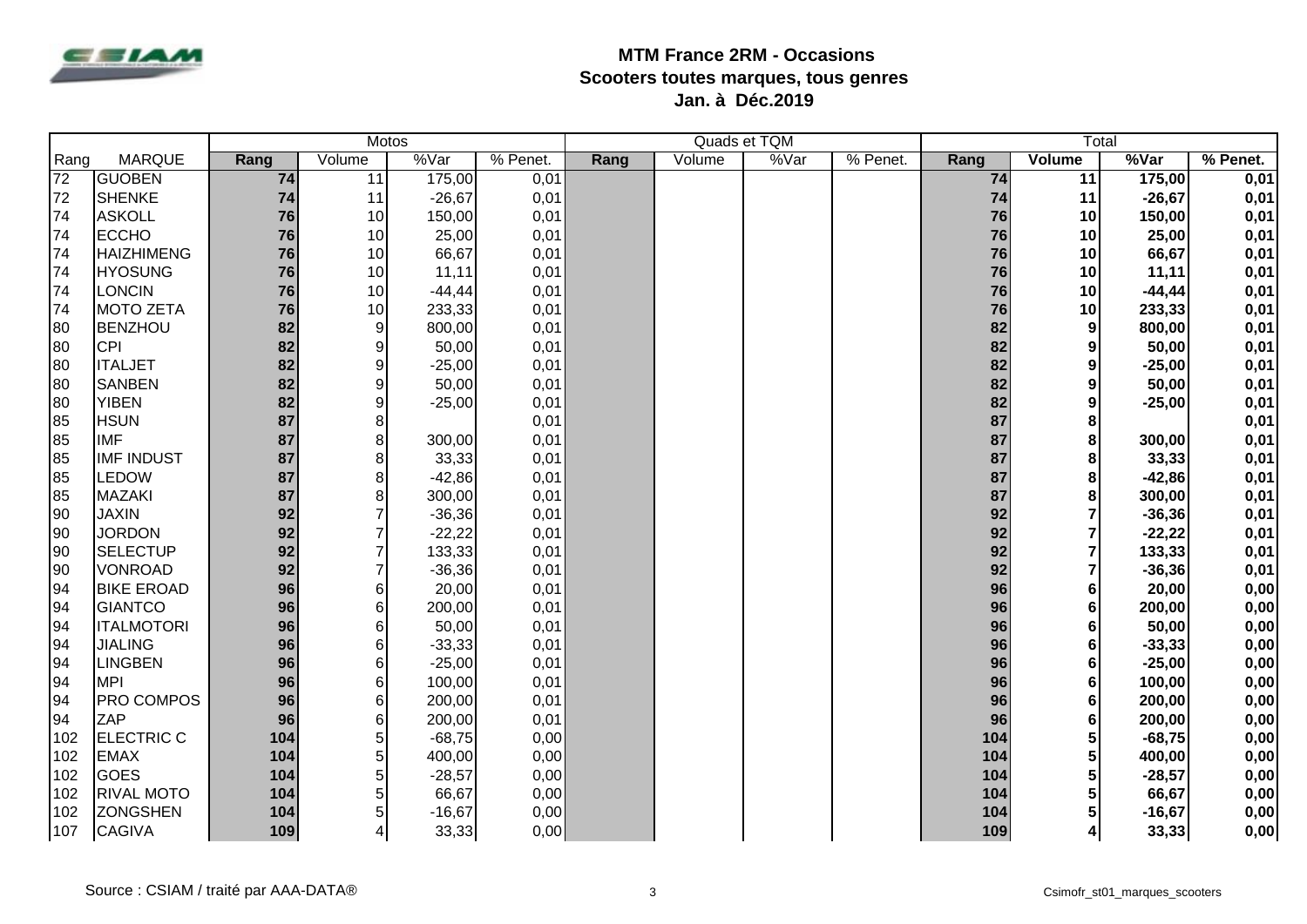

|                  |                   | <b>Motos</b> |                           |          |          |      | Quads et TQM |      | Total    |       |                         |          |          |
|------------------|-------------------|--------------|---------------------------|----------|----------|------|--------------|------|----------|-------|-------------------------|----------|----------|
| Rang             | <b>MARQUE</b>     | Rang         | Volume                    | %Var     | % Penet. | Rang | Volume       | %Var | % Penet. | Rang  | Volume                  | %Var     | % Penet. |
| $\overline{107}$ | <b>CONTI MOTO</b> | 109          | $\overline{\mathbf{4}}$   | $-42,86$ | 0,00     |      |              |      |          | 109   | 4                       | $-42,86$ | 0,00     |
| 107              | <b>DIP</b>        | 109          | $\overline{4}$            | 100,00   | 0,00     |      |              |      |          | 109   | 4                       | 100,00   | 0,00     |
| 107              | <b>DOOHAN</b>     | 109          | $\overline{4}$            |          | 0,00     |      |              |      |          | 109   | 4                       |          | 0,00     |
| 107              | <b>EZNEN</b>      | 109          | 4                         | 300,00   | 0,00     |      |              |      |          | 109   | 4                       | 300,00   | 0,00     |
| 107              | <b>HUATIAN</b>    | 109          | $\overline{4}$            | $-20,00$ | 0,00     |      |              |      |          | 109   | 4                       | $-20,00$ | 0,00     |
| 107              | <b>KREIDLER</b>   | 109          | $\overline{4}$            | $-20,00$ | 0,00     |      |              |      |          | 109   | 4                       | $-20,00$ | 0,00     |
| 107              | <b>PIONEER</b>    | 109          | 4                         | 33,33    | 0,00     |      |              |      |          | 109   | $\overline{\mathbf{4}}$ | 33,33    | 0,00     |
| 107              | <b>RIEJU</b>      | 109          | $\overline{4}$            | $-60,00$ | 0,00     |      |              |      |          | 109   | 4                       | $-60,00$ | 0,00     |
| 107              | <b>SCAPA</b>      | 109          | $\overline{4}$            | $-42,86$ | 0,00     |      |              |      |          | 109   | $\overline{\mathbf{4}}$ | $-42,86$ | 0,00     |
| 107              | <b>ZEALSUN</b>    | 109          | $\overline{4}$            | 33,33    | 0,00     |      |              |      |          | 109   | 4                       | 33,33    | 0,00     |
| 118              | <b>BAJAJ</b>      | 120          | $\ensuremath{\mathsf{3}}$ | $-40,00$ | 0,00     |      |              |      |          | 120   | $\mathbf{3}$            | $-40,00$ | 0,00     |
| 118              | <b>BENDA</b>      | 120          | $\ensuremath{\mathsf{3}}$ | $-62,50$ | 0,00     |      |              |      |          | 120   | $\mathbf{3}$            | $-62,50$ | 0,00     |
| 118              | <b>DIAPASON</b>   | 120          | 3                         | 50,00    | 0,00     |      |              |      |          | 120   | $\mathbf{3}$            | 50,00    | 0,00     |
| 118              | <b>ERIDER</b>     | 120          | 3                         | $-40,00$ | 0,00     |      |              |      |          | 120   | $\mathbf{3}$            | $-40,00$ | 0,00     |
| 118              | <b>GEELY</b>      | 120          | $\mathsf 3$               | $-25,00$ | 0,00     |      |              |      |          | 120   | $\mathbf{3}$            | $-25,00$ | 0,00     |
| 118              | <b>HONLING</b>    | 120          | 3                         |          | 0,00     |      |              |      |          | 120   | $\mathbf{3}$            |          | 0,00     |
| 118              | <b>JINCHENG</b>   | 120          | $\mathsf 3$               | $-25,00$ | 0,00     |      |              |      |          | 120   | $\mathbf{3}$            | $-25,00$ | 0,00     |
| 118              | <b>JM MOTORS</b>  | 120          | $\ensuremath{\mathsf{3}}$ | $-50,00$ | 0,00     |      |              |      |          | 120   | $\mathbf{3}$            | $-50,00$ | 0,00     |
| 118              | <b>LFANG</b>      | 120          | $\ensuremath{\mathsf{3}}$ | $-25,00$ | 0,00     |      |              |      |          | 120   | $\mathbf{3}$            | $-25,00$ | 0,00     |
| 118              | <b>MOTOM</b>      | 120          | $\mathsf 3$               | 200,00   | 0,00     |      |              |      |          | 120   | $\mathbf{3}$            | 200,00   | 0,00     |
| 118              | <b>SACHS</b>      | 120          | $\ensuremath{\mathsf{3}}$ | $-25,00$ | 0,00     |      |              |      |          | 120   | $\mathbf{3}$            | $-25,00$ | 0,00     |
| 118              | <b>XOR.MOTORS</b> | 120          | $\ensuremath{\mathsf{3}}$ |          | 0,00     |      |              |      |          | 120   | $\mathbf{3}$            |          | 0,00     |
| 118              | <b>ZHONG YU</b>   | 120          | $\mathsf 3$               | $-57,14$ | 0,00     |      |              |      |          | 120   | $\mathbf{3}$            | $-57,14$ | 0,00     |
| 131              | <b>ARORA</b>      | 133          | $\sqrt{2}$                |          | 0,00     |      |              |      |          | 133   | $\overline{\mathbf{c}}$ |          | 0,00     |
| 131              | <b>BTM</b>        | 133          | $\mathbf 2$               |          | 0,00     |      |              |      |          | 133   | $\overline{\mathbf{c}}$ |          | 0,00     |
| 131              | <b>DAFIER</b>     | 133          | $\mathbf 2$               | $-33,33$ | 0,00     |      |              |      |          | 133   | $\overline{\mathbf{2}}$ | $-33,33$ | 0,00     |
| 131              | <b>DFLONG</b>     | 133          | $\overline{c}$            |          | 0,00     |      |              |      |          | 133   | $\overline{\mathbf{2}}$ |          | 0,00     |
| 131              | <b>DIV FRANCE</b> | 133          | $\boldsymbol{2}$          |          | 0,00     |      |              |      |          | 133   | $\overline{\mathbf{2}}$ |          | 0,00     |
| 131              | <b>EASYSCOOT</b>  | 133          | $\overline{c}$            | 100,00   | 0,00     |      |              |      |          | 133   | $\overline{\mathbf{2}}$ | 100,00   | 0,00     |
| 131              | <b>EMEISHAN</b>   | 133          | $\overline{c}$            | 100,00   | 0,00     |      |              |      |          | 133   | $\overline{\mathbf{2}}$ | 100,00   | 0,00     |
| 131              | <b>HARLOW</b>     | 133          | $\overline{c}$            |          | 0,00     |      |              |      |          | 133   | $\overline{\mathbf{2}}$ |          | 0,00     |
| 131              | <b>JCADI</b>      | 133          | $\boldsymbol{2}$          |          | 0,00     |      |              |      |          | 133   | $\mathbf 2$             |          | 0,00     |
| 131              | <b>JINLUN</b>     | 133          | $\boldsymbol{2}$          |          | 0,00     |      |              |      |          | 133   | $\boldsymbol{2}$        |          | 0,00     |
| 131              | <b>LINTEX</b>     | 133          | $\boldsymbol{2}$          | $-33,33$ | 0,00     |      |              |      |          | 133   | $\mathbf{2}$            | $-33,33$ | 0,00     |
| 131              | <b>RHON</b>       | 133          | $\overline{c}$            | $-33,33$ | 0,00     |      |              |      |          | 133   | $\mathbf 2$             | $-33,33$ | 0,00     |
| 131              | <b>SENKE</b>      | 133          | 2                         |          | 0,00     |      |              |      |          | $133$ | $2\vert$                |          | 0,00     |